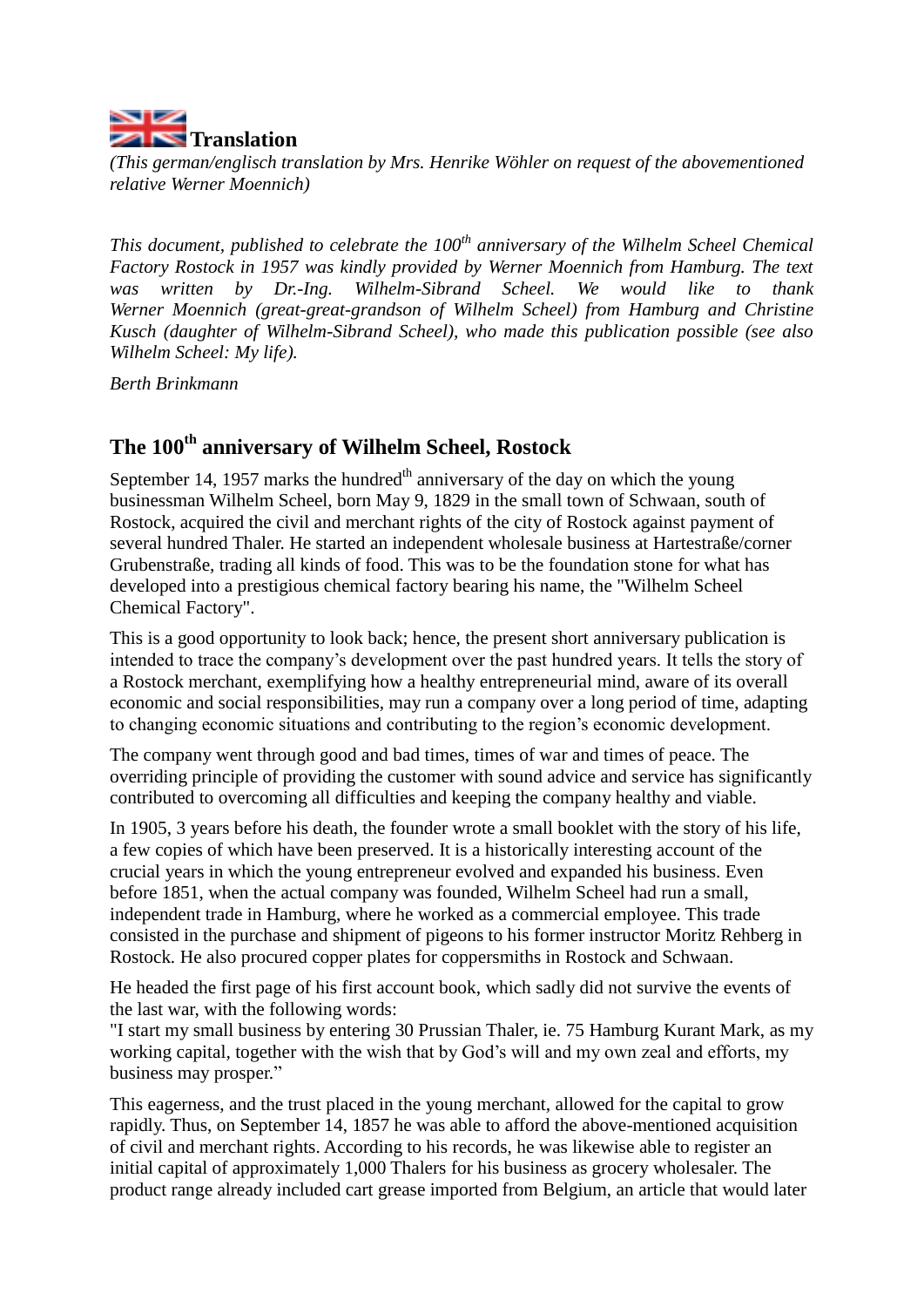become of crucial importance for the development of the company.

A bill dated September 19, 1871, has survived to this day. It bears the founder's signature, and specifies "rice" as the object of the business transaction (*c.f. picture*). August 11, 1868 was to become an important date for the young company, when Mecklenburg joined the German tariff union. The subsequent ex post customs clearance of all goods resulted in great losses, despite the mitigating measures the "General Mecklenburg Trade Association" ( founded by Josephi, Pelzer, Scheel, Siemerling, Witte and others) induced the Grand Duke of Mecklenburg to take. As a consequence, Wilhelm Scheel resolutely changed his entire business.

Cart grease, a major trade article in his portfolio, was no longer obtained from Brussels, as it could now be purchased at a better price and tax-free from factories in the tariff union. The raw materials used to produce high-quality cart grease, above all colophony (resin) could be imported by water at low cost and duty-free from America, Spain, France and other countries. These reasons prompted Wilhelm Scheel to found a factory for the production of cart grease. The factory was built within 6 months in 1870, on the site at the White Cross on Neubrandenburger Strasse, where the production facilities are located to the present day.

The company Huth & Richter, based in Wörmlitz near Halle / Saale, provided disinterested and amicable advice in the construction of these facilities. This led to the closest connections between the Huth and Scheel families that have lasted for generations and are still strong today.

However, when the new factory was ready to start production, it turned out that the whole of Mecklenburg had been supplied with such large stocks of cart grease that there would be no demand for the product for years to come.

Scheel's only chance to hold his ground lay in providing a product of the best and purest quality. Whereas competing products were adulterated up to 50% with gypsum or barite in order to maximise profits, Wilhelm Scheel's company launched a cart grease without any such additives. With great tenacity, Wilhelm Scheel took it upon himself to visit all the relevant customers, at first by train, later in his own carriage. He explained the differences in quality, the floatability of the pure product on water serving as a clear indicator of the distinction. Thus, he succeeded in gaining the trust of the customers and securing a loyal clientele.

In his old age, he was able to look back on his successes with justified pride. Of course, he had likewise to cope with setbacks during this time. In 1870, 1872 and 1876 fires broke out, destroying parts of the production facilities. However, these accidents resulted in the risk of fire being countered by subdividing the production buildings into fire-proof units. Thus, no further significant damages occurred. Wilhelm Scheel increasingly focussed his business on cart grease, which he traded under the name of "Finest cart grease". It was awarded medals at a number of exhibitions.

Realizing that specialisation was expedient, Wilhelm reduced the food trade section and included technical lubricants in the company's sales programme. Since about 1890, these lubricants were purchased from the Hamburg-based mineral oil plant "Mineralölwerke Albrecht & Co., which primarily processed crude oils from the Baku areas. Here too, good and friendly business relations have developed over generations. At times, the ties were so close that more than once the suspicion arose that Wilhelm Scheel might really be a subsidiary of the company from Hamburg. This was by no means true, but it testifies to the mutual bond of trust existing between the companies.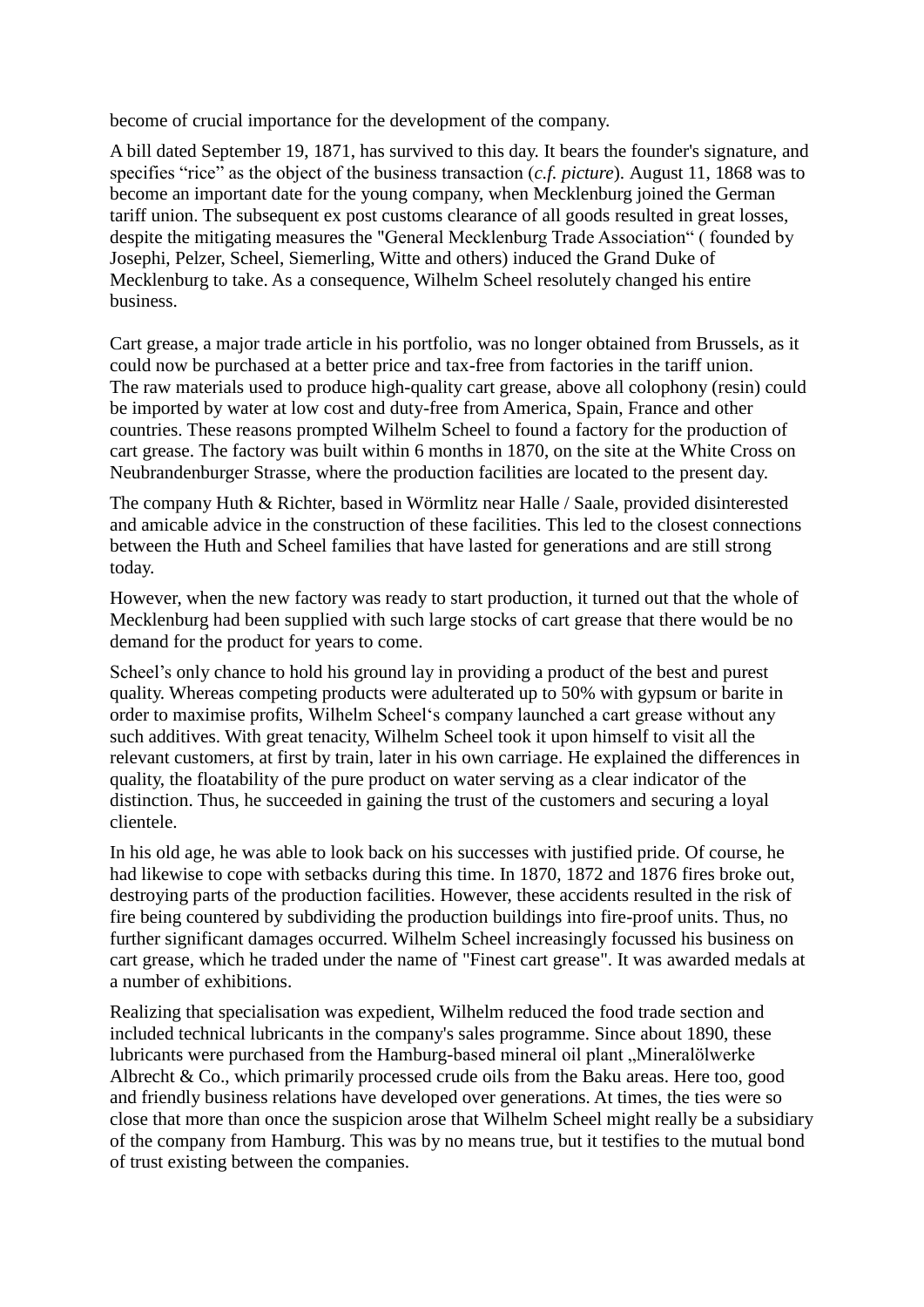In the record of his life, Wilhelm Scheel states his main principles, which he wished to pass on to his successors. These principles should not be omitted in this small overview of his life and achievements:

### **1. My motto**:

*"It is a man's will that makes him great or insignificant".*

#### **2. My principle is to postpone nothing**:

*"Whatever you wish to do, do it right away. Thus, you will always have time and will not belong to those people who never have time, but get very little done!"*

Since 1885, the eldest of his 5 sons, Wilhelm Sibrand Scheel, has actively assisted his father, first as an employee, later as a joint owner. He mainly took over the strenuous business trips. In 1907, the year that marked its  $50<sup>th</sup>$  anniversary, three generations formed the backbone of the company: Wilhelm's grandson, the current owner Werner Scheel, had started working for the company a year and a half before.

At that time, Wilhelm Scheel had already been awarded the title of *Privy Councillor of Commerce*, an honour which in his opinion showed the appreciation and trust his hometown of Rostock had for him. His native town Schwaan had granted him honorary citizenship. He could justly write in the record of his life that his loyal clientele was his pride and the firm support of his company and that he saw his business as "the bride of his old age".

When he died in 1908, he left his successors a sound company, strong enough to last for another fifty years. From that time on, his son Wilhelm Sibrand Scheel was the sole owner of the Wilhelm Scheel Company. Under his management, the food trade was gradually phased out and the company renamed "Wilhelm Scheel. Industrial oils and greases". However, it was only in 1919 that the last food items disappeared from the sales programme.

The traditional company sign above the entrance to the factory site on Neubrandenburger Strasse "Wilhelm Scheel – manufacturer of cart grease, machine oil and paint " was a small landmark on the road leading into Rostock.

The sound basis of the company enabled W. S. Scheel to run the business successfully in the following years, although WW I put affairs to a severe test. Like his father, he was welltrusted and was awarded the honorary title of *Councillor of Commerce*.

The current owner, Werner Scheel was able to look back on his  $50<sup>th</sup>$  anniversary of service for the company last year: He had been at his father's side since 1906, first as an employee, since 1919 as joint proprietor. He primarily took over most of the extensive business trips, the accomplishment of which became more expeditious after the war due to the introduction of a motorcycle, and later of a motor vehicle.

When *Councillor of Commerce* W. S. Scheel died in April 1926, Werner Scheel took over the business as sole owner. He had to face the difficult years of inflation and the economic crisis in the late 1920s and early 1930s. In particular, the debt restructuring process introduced with the so-called Osthilfe (*an agricultural aid programme set up by the German and Prussian governments between 1926 and 1937 to assist Prussia's Eastern provinces*) resulted in severe financial losses for the company, since the large estates in that part of the world constituted a significant part of the clientele. These difficulties could only be overcome by a management based on the strictest economy.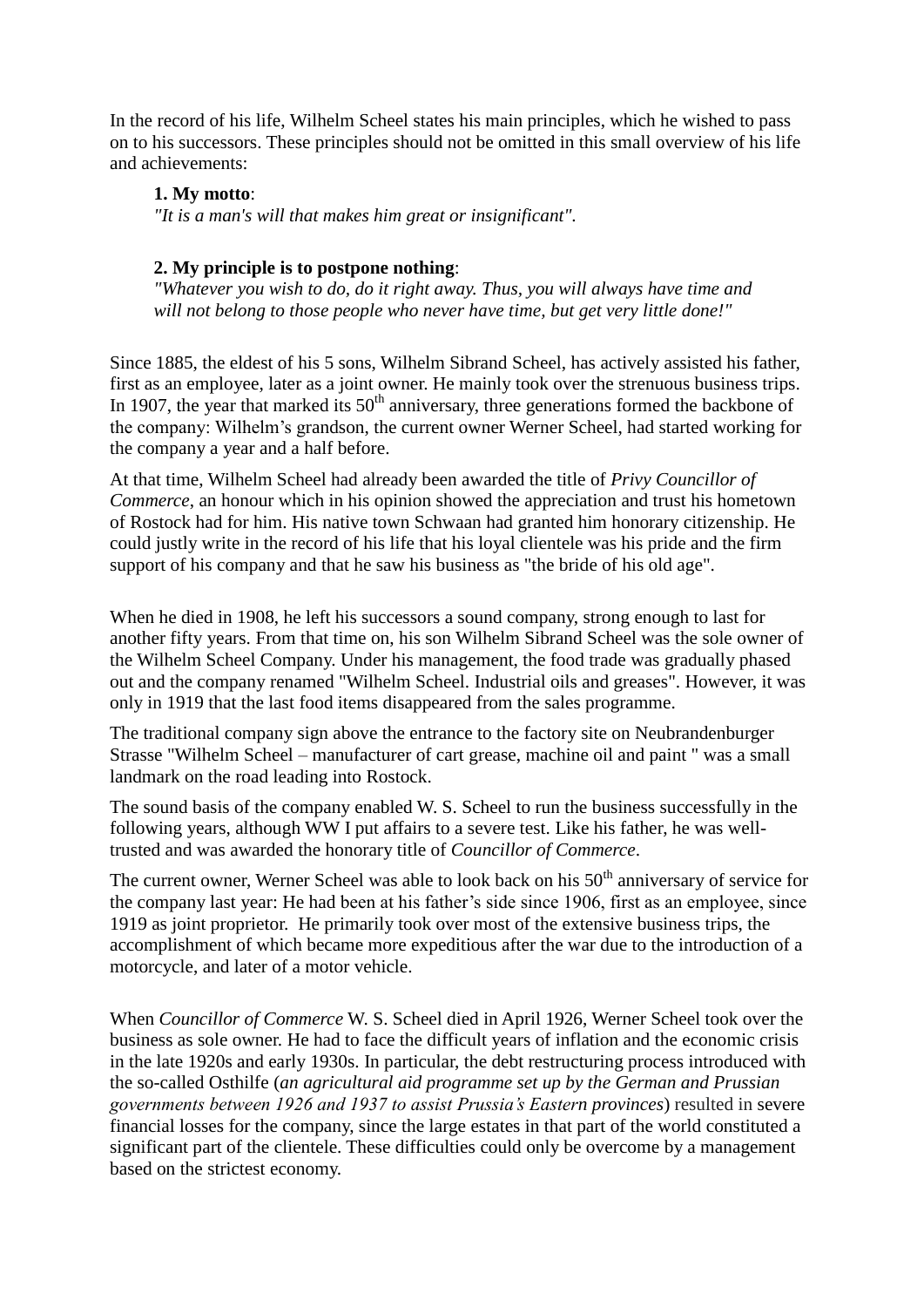Whereas his father and grandfather had confined their activities to the purely commercial side of the company's business, the current owner also took an interest in the chemical basics of the manufacturing processes and attended lectures with recognized experts in this field in Berlin. *A comparison of the laboratories in 1920 and today can be found in the margin.*

The main commercial items in these years were technical oils, greases and so-called resin oil paints. The latter, as well as cart grease and machine grease, were the company's own products; in the case of the various lubricating oils and other technical lubricants, the company acted as wholesale distributor. The factory was, and still is, situated on Neubrandenburger Strasse near the White Cross. The main warehouse, the office and the dispatch department were located at Große Mönchenstraße 29, a listed building of some architectural interest (*cf. picture*). The main sales areas included the entire state of Mecklenburg, Western Pomerania with the island of Rügen and the northern parts of the province of Brandenburg.

In 1932, the company celebrated its  $75<sup>th</sup>$  anniversary. By that time, the owner's eldest son was already apprenticed as a merchant in the mineral oil wholesale at well-known companies in Flensburg and Hamburg. Young Wilhelm-Sibrand completed his technical training at university. He studied in Munich, Braunschweig and finally Stuttgart, where he passed the examination as a graduate engineer. He was granted study leave during WWII, and obtained a doctorate in chemistry in 1941.

The company suffered severe damage during WWII. In April 1942, heavy air raids reduced large parts of the city of Rostock to ruins. The entire complex on Grosse Mönchenstrasse was destroyed. Although it was not hit by explosive or incendiary bombs, it did not escape the ensuing conflagrations. Many valuable, commercially and historically interesting documents were lost, including the founder's first account books. It took much tenacity and energy to repair the damages in the turmoils of the still raging war. The entire company was concentrated on the site on Neubrandenburger Strasse. Scheel even managed to build – and move into – a new residential and office building in 1943. But here, once again, a bomb attack in February 1944 caused serious damage. The main production building for cart grease, which also served as dispatch department, burnt down along with the house of the foreman. The newly finished residence of the family and various buildings of the factory complex were likewise damaged.

The damages were patched up and a makeshift home was built in lieu of the foreman's house, which now serves as common and changing room for the staff.

In the last days of the war, on May 1, 1945, further considerable damage occurred due to a burning and exploding ammunition train. After 1945 followed an extremely difficult period of reconstruction, marked by shortages of virtually everything. The most important raw materials could not be obtained at all or only in poor quality. In consequence of the land reform, the clientele, which had largely consisted of the managers and owners of the large estates, underwent a radical change. Nevertheless, the company remained closely linked to the agricultural sector. Owing to this connection, the winter months tend to be less busy and are a good time for repairs and operational improvements. The transformation of the entire economic structure in the Soviet Occupation Zone and later the German Democratic Republic shifted the focus of business activities more and more from wholesale to the production of technical greases.

Here, Dr.-Ing. Wilhelm-Sibrand Scheel, who returned from Soviet captivity in December 1947 and took over the role of technical plant manager, had a rich field of activity. During the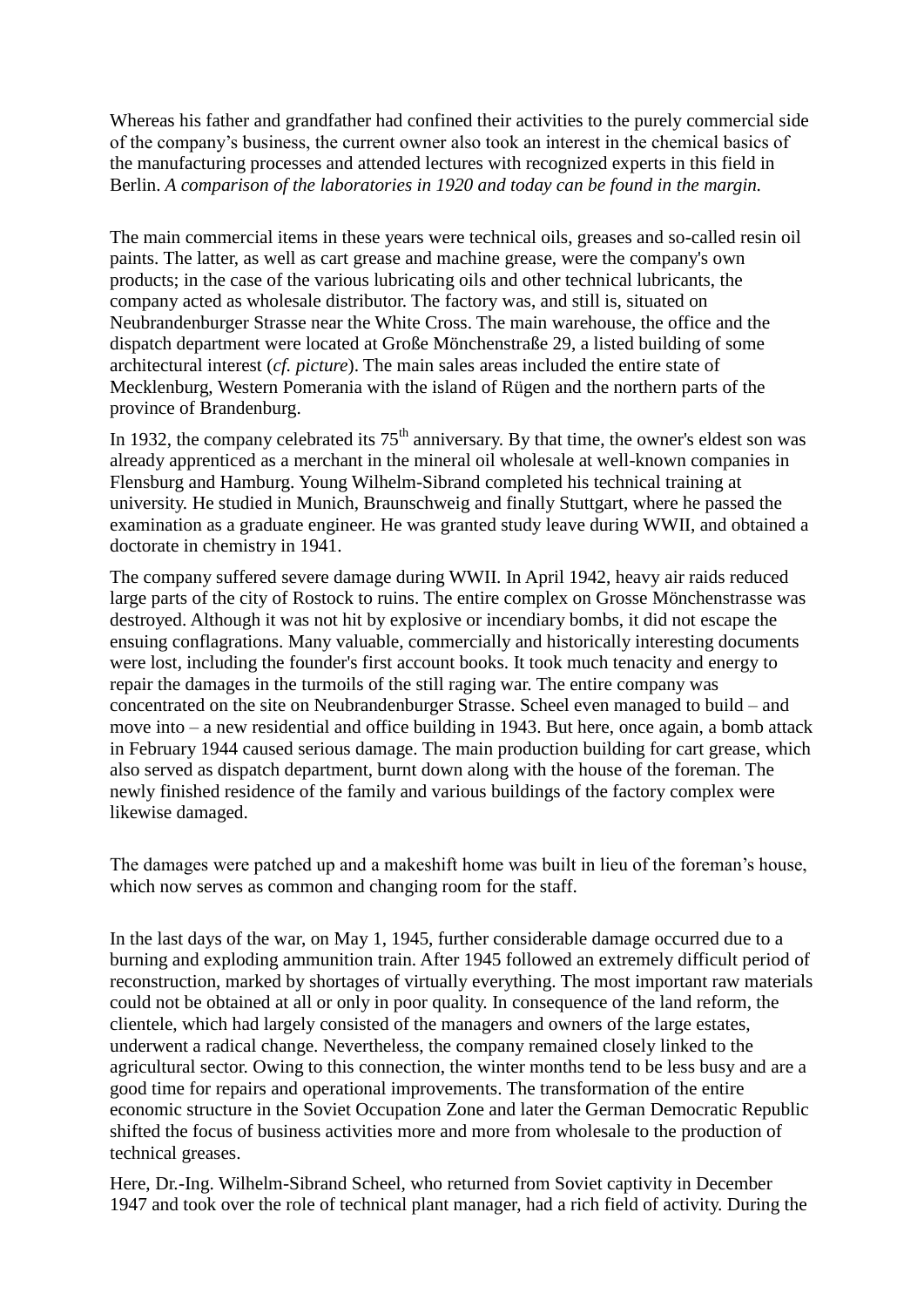war, he had complemented his degree in chemistry by a special training as a mineral oil chemist at the Technical University of Munich with Professor A. W. Schmidt and Schmidt's first assistant at the time, the present professor Dr.-Ing. G. Spengler. A subsequent job in the engineering corps of the Air Force had broadened his know-how even further. In addition to his operational activities in the company, he now teaches at both the Naval Engineering and the Economics Faculty of the University of Rostock.

Having overcome the most important raw material shortages, the production of the three main articles – vehicle grease, special machine grease and red grease – could be improved to top quality. Trials on various testing machines have confirmed this quality assessment.

In addition, a number of new products have been included in the production programme, including the vacuum sealants "Ramsayfett" and the cement "Picein". The ether- and fuelresistant sealing grease "Schliffschmiere D" should also be mentioned. These articles have significantly contributed to making the German Democratic Republic independent of imports. Thus, the company's sales area expanded to the entire GDR. Customers include the majority of pharmaceutical companies, as well as the glass and tube industry and numerous research laboratories.

Since 1949, these products by the Wilhelm Scheel Chemical Factory have also become interesting export items. This led to previously unprecedented connections with Albania, Bulgaria, China, CSR, Yugoslavia, Poland, Romania, USSR and Hungary.

In 1949, when the burgeoning shipyard industry on the Mecklenburg Baltic Sea coast was ready to launch its first ships, a difficulty arose: no traditional soft soap could be obtained for the preparation of the slideways. For this purpose, the Wilhelm Scheel factory cooperated with the Neptun Shipyard in Rostock to develop a launching grease, which has proved a success in all launches ever since. All launches on the territory of the German Democratic Republic are carried out according to this procedure, for which now, with sufficient empirical knowledge, a patent application has been filed. Its particular advantage is that it enables a sufficiently precise calculation of the ships' sliding speeds, and that the figures calculated could be fully confirmed by the actual measurements.

In order to prevent the sweep lines in trawl fishery from corroding, a special soaking agent was developed, which protects both the metal and the textile fibre parts of wire ropes. During fishing trips to the Barents Sea with an extraordinarily high strain on the ropes, the product was found to vastly prolong the lifespan of the precious sweep lines. It has also become well established for the preparation and preservation of all types of wire, hemp or mixed ropes.

The milking fat "SCHERO", an important product for the agricultural sector, was significantly improved. Its germicidal effect and other qualities were examined in detail by the Institute for Dairy Industry in Dresden and compared to similar products from the GDR and the Federal Republic of Germany. It has been proved to be as good as the best reference products and superior to most.

Since 1945, the company has developed into a versatile chemical factory. It has become an important partner for numerous large industrial companies and research centres. The company now advises on technical questions and develops special preparations for a wide variety of uses on quite a considerable scope. Hence, its new name "Wilhelm Scheel Chemical Factory" is fully justified.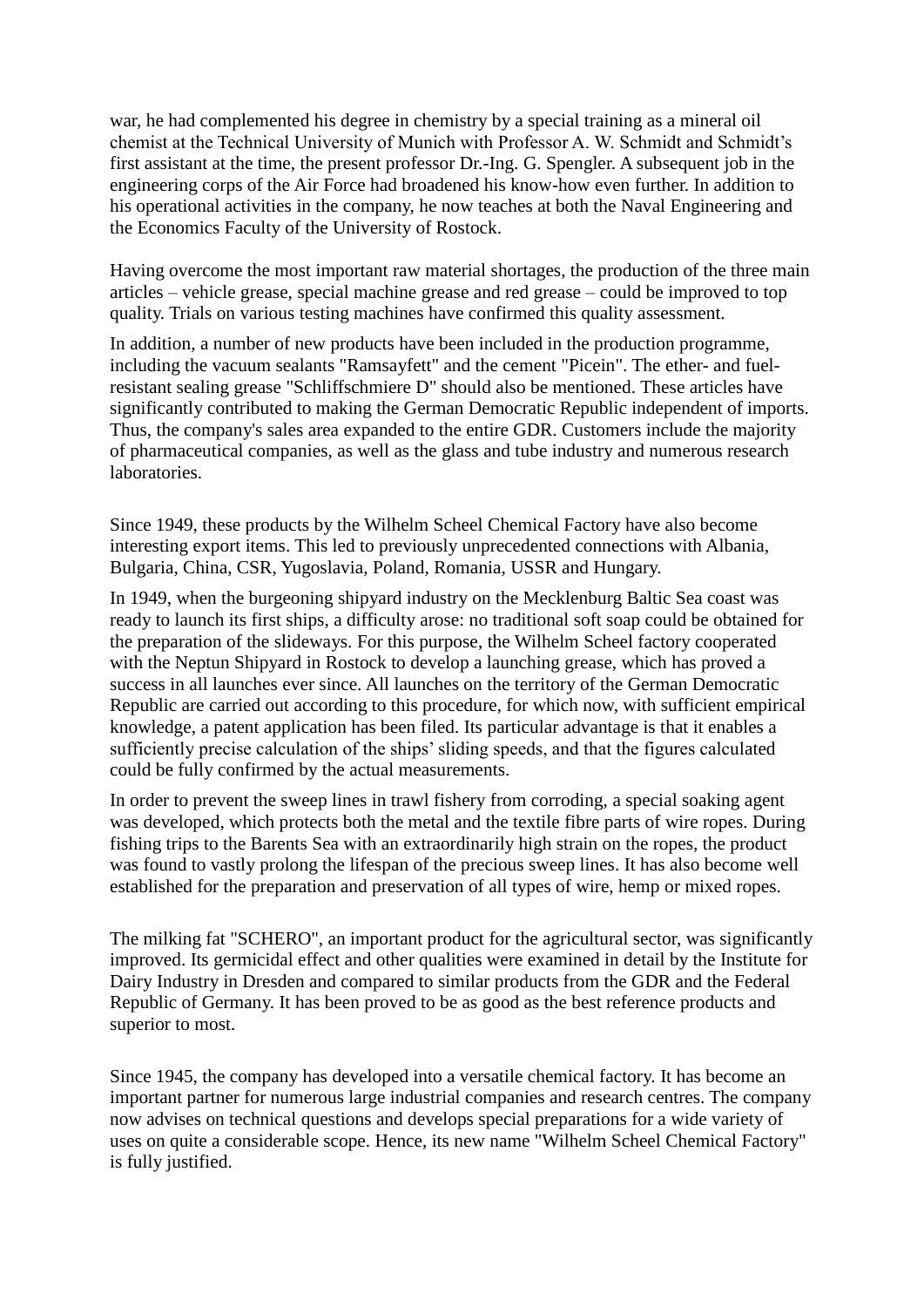This review would not be complete without mentioning a number of loyal long-term employees.

Wilhelm Sachse joined the company as an apprentice in 1870 and remained until his retirement in 1926, first as an employee and later as an authorised representative.

Foreman *Gehrhahn* was in charge of the manufacturing processes in the factory at the White Cross from the beginning until he had to leave in 1912 due to his advanced age.

He was succeeded by *Heinrich Luckmann*, who had been with the company ever since January 1, 1894. *Luckmann* was foreman until January 1, 1934. His successor, *August Schröder*, had been with the company since 1919 before he was assigned the management at the White Cross. He remained foreman until his death in 1947.

Another employee of long standing was *E. A. Bartel*. He joined the company shortly before 1914 as an apprentice, stayed on as an employee and later rose to become an authorised representative. He left when he was mobilized for the Wehrmacht during WWII, which he did not survive.

The current foreman *Walter Schippmann*, who took over the position in 1954, has been with the company since 1938. His predecessor *Hermann Ruwoldt* left the company at his own request after 27 years of service.

We can confidently state that the sound and responsible entrepreneurial spirit of its owner and the loyalty of its staff have enabled the *Wilhelm Scheel KG Chemical Factory Rostock* to become a respected and recognized player in the new national economy of the GDR. The company has been able to make significant contributions during the national reconstruction after 1945.

The company still follows the basic principle established by the founder, i.e. to be honest and fair with the customers, to advise them to the best of one's knowledge and not to put the company's commercial interests before the customer's best interest. This principle is the basis for the universal trust placed in the *Wilhelm Scheel Chemical Factory*.

Both employer and employees are justly proud of this trust, but are also alive to the obligation to continue to prove themselves and the company worthy of it. Each and every one of them is willing to strive to continue, and if possible increase, the company's contribution to the national economy

# **Account of the celebration of the 100th anniversary of the Wilhelm Scheel Chemical Factory Rostock by Karla Scheel**

*The following account of the celebration of the 100th anniversary of the Wilhelm Scheel Chemical Factory Rostock was written by Karla Scheel. She is the younger sister of Werner Scheel, who was, at the time, the company's sole proprietor. In 1957, Karla lived in Berlin-Wilmersdorf, just like her elder sister Elisabeth Betche, née Scheel.* Werner Moennich (great-grandson of Wilhelm Scheel)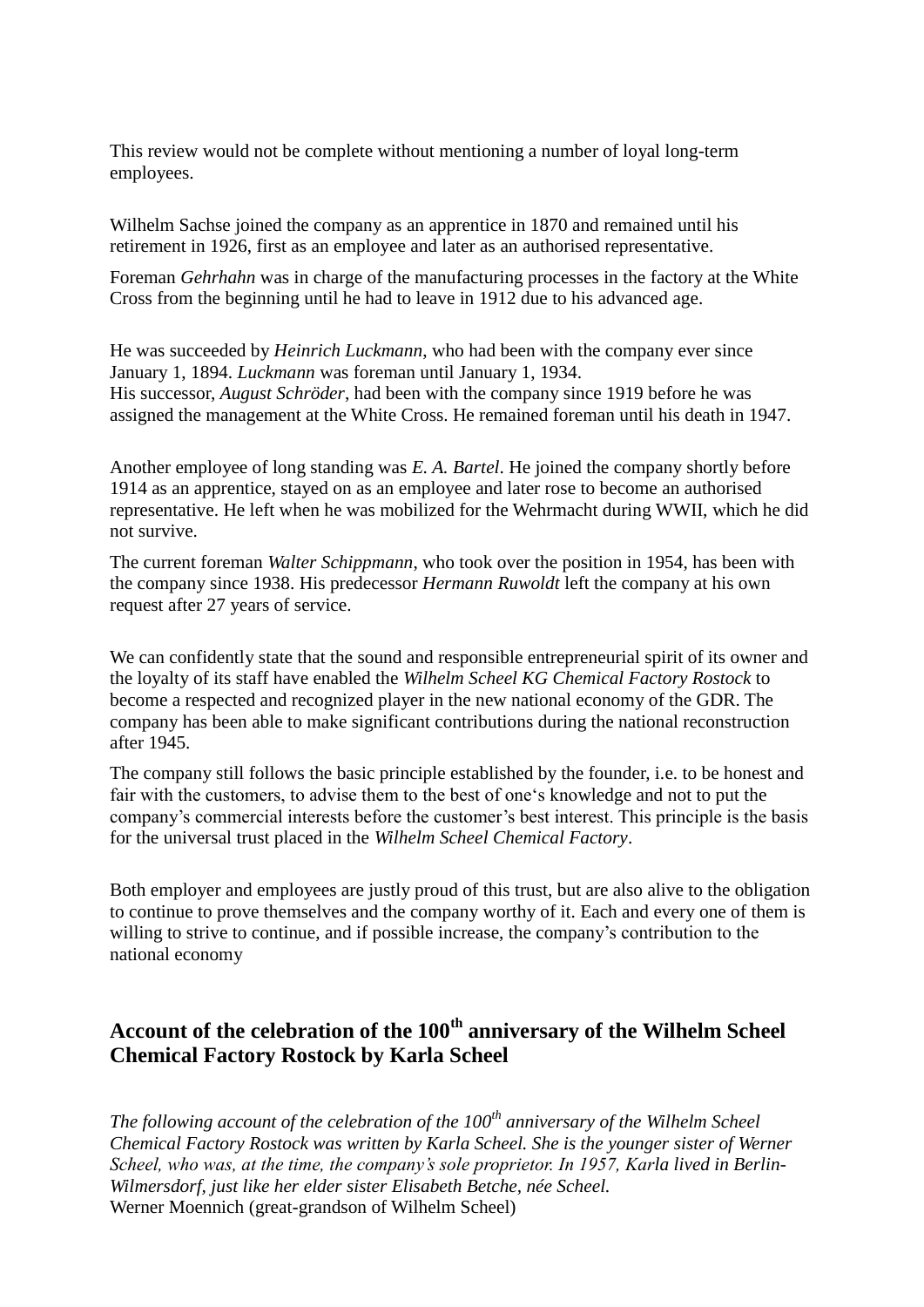## **The company's 100th anniversary on September 14, 1957**

Due to a special intervention by the Committee of the Chamber of Commerce, my sister Elisabeth Betche, née Scheel, and I, both citizens of West Berlin, were granted special permission to enter the GDR. We were very happy to be able to take part in the family celebrations. Thus, all three siblings, ie. all family members of our generation were present. I gladly continue the tradition of our mother, who left accounts of all special events in our family.

Amongst the first well-wishers, the two 3- and 5-year-old granddaughters presented a series of pictures from our childhood, taken by Margarete Brauer (a city-famous photographer in Rostock). The festivities began on September 13 with a company party at the neighbouring restaurant "White Cross" for 27 people. Permission for music and dance had been granted. Since the proprietor of the "White Cross", *Toni Stange*, had had to grant her assistants a holiday that could not be postponed, the feast had to be cooked at the Scheel's house and brought to the inn. It consisted of meat broth, roast pork with red cabbage and blancmange. *Mrs. Martens* and the female employees waited on us. The atmosphere was cheerful and the party continued until half past one in the morning, with a few indefatigable guests not retiring until half past three.

The next morning my brother's bedroom was quickly cleared out. Long tables were laid in that room as well as in the drawing room, and soon the first of the 60-odd local well-wishers appeared.

The rooms, the hall and the office soon filled with flower offerings; the baskets, bowls and bouquets of flowers made the atmosphere very festive. Numerous greetings came from other parts of the world, such as

Hamburg: from the former supplier of mineral oil Mineralölwerke Albrecht & Co., Düsseldorf: from the former apprentice *H. Lüders* at that time bank director, Freital/Dresden: from *R. Wehner*,

Garding / Holstein: from *Walter Scheel's* the widow (Scheel had died in Canada in 1956), Berlin: Mrs. *Wäsche,* formerly Julius Scheel's bride *(Julius was Werner Scheel's son who was killed in action WWII*) and her husband and parents, Mr. and Mrs. Hoppe, sent 10 bottles of sparkling wine as a contribution to the festivities.

Sibrand (Prof. Dr. Ing. Sibrand Scheel, Werner Scheel's eldest son) had assembled a beautiful album with photocopies of old pictures of the factory, the bombed out buildings and new pictures showing the current factory site.

We two sisters from Berlin had presented a compilation of pictures for the office, showing the 4 generations of the company owners; also an account of the previous anniversaries written by our mother.

Among the personal well-wishers, special mention should be made of: the Mayor of Rostock, *Wilhelm Sollisch* the district director of the Chamber of Commerce and Industry, *Klaus Jürgen Ebelt* the director of the Bank of Commerce and Industry, *Richter.*